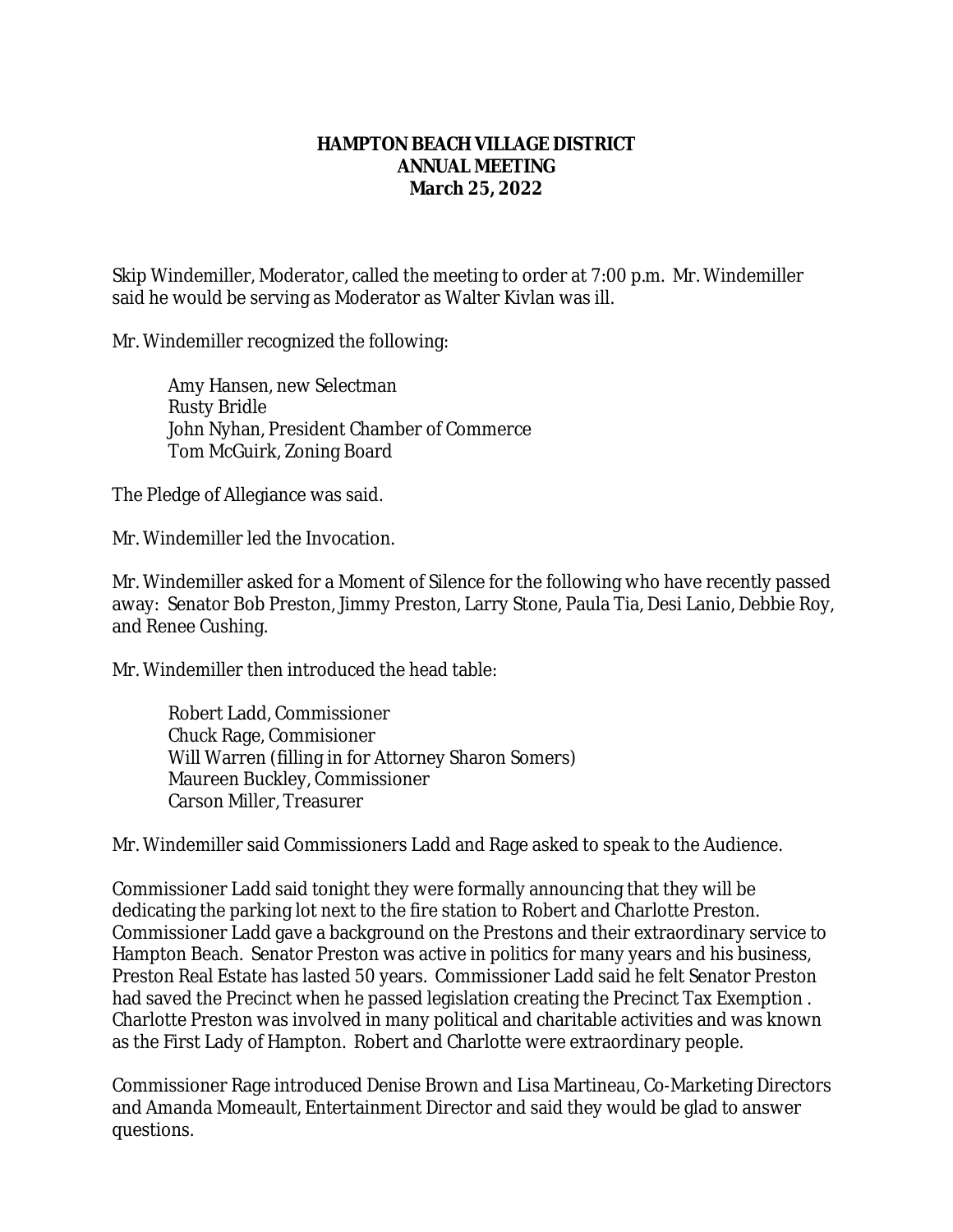Hampton Beach Village District Annual Meeting March 25, 2022 Page 2

## Article I

To choose by ballot: One (1) Commissioner to serve for three (3) years, One (1) Moderator to serve for one (1) year, One (1) Clerk to serve for one (1) year, and One (1) Supervisor of the Checklist to serve for three (3) years.

Mr. Reniere announced the following results of the election:

| Commissioner (3) years)               | Robert Ladd          |
|---------------------------------------|----------------------|
| Treasurer (1 year)                    | <b>Carson Miller</b> |
| Moderator (1 year)                    | Walter Kivlan        |
| Clerk (1 year)                        | Ute Pineo            |
| Supervisor of the Checklist (3 years) | Mary Lee Twomey      |

## Article II

Shall the District vote to accept the budget, as set forth on the budget posted with the Warrant to raise and appropriate the sum of \$61,350 for the Hampton Beach Village District, General Government (Exempt) budget purposes in addition to any amounts that may be approved for special articles?

**Moved** by Commissioner Rage, seconded by Commissioner Buckley, to approve Article II.

**Vote:** Passed by majority vote.

## Article III

Shall the District vote to accept the budget, as set forth on the budget posted with the Warrant to raise and appropriate the sum of \$892,500 for the Hampton Beach Village District, Culture & Recreation (Non-Exempt) budget purposes, in addition to any amounts that may be approved for special articles?

**Moved** Commissioner Rage, seconded by Commissioner Buckley, to approve Article III.

Bob Preston said he would like to increase the amount for the sand sculpture event by \$5,000.

Mr. Windemiller noted that you cannot increase a line item. The bottom line has to be increased and hopefully that amount will go towards the line item you favor.

**Amendment made** by Mr. Preston, seconded by Richard Reniere to increase the amount for Article III, Culture & Recreation, by \$5,000, thereby raising the bottom line to \$897,500.